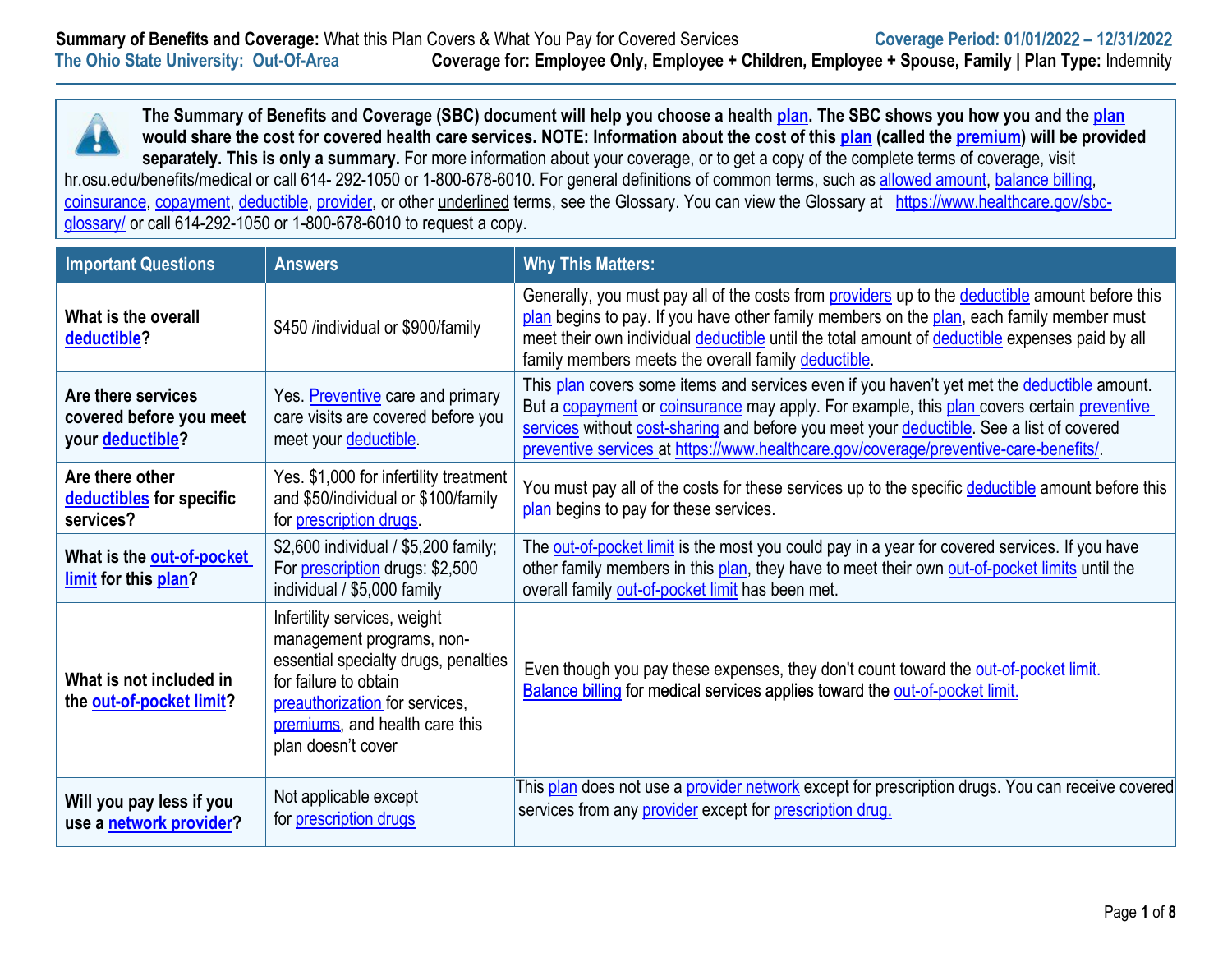| <b>Important Questions</b>                                 | <b>Answers</b>                                      | <b>Why This Matters:</b>                                                                                                                                                                                                                                                                                                |                                                                                                                                                                    |  |
|------------------------------------------------------------|-----------------------------------------------------|-------------------------------------------------------------------------------------------------------------------------------------------------------------------------------------------------------------------------------------------------------------------------------------------------------------------------|--------------------------------------------------------------------------------------------------------------------------------------------------------------------|--|
| Do you need a referral to<br>see a specialist?             | No.                                                 | You can see the specialist you choose without a referral.                                                                                                                                                                                                                                                               |                                                                                                                                                                    |  |
| $\blacktriangle$                                           |                                                     | All <b>copayment</b> and <b>coinsurance</b> costs shown in this chart are after your <b>deductible</b> has been met, if a <b>deductible</b> applies.                                                                                                                                                                    |                                                                                                                                                                    |  |
|                                                            |                                                     | <b>What You Will Pay</b>                                                                                                                                                                                                                                                                                                |                                                                                                                                                                    |  |
| <b>Common Medical Event</b>                                | <b>Services You May Need</b>                        | <b>Out of Network</b><br>Provider (You will pay the most)                                                                                                                                                                                                                                                               | <b>Limitations, Exceptions, &amp; Other</b><br><b>Important Information</b>                                                                                        |  |
|                                                            | Primary care visit to treat an<br>injury or illness | No charge                                                                                                                                                                                                                                                                                                               | None                                                                                                                                                               |  |
| If you visit a health care<br>provider's office or         | <b>Specialist</b> visit                             | 20% coinsurance                                                                                                                                                                                                                                                                                                         | Services subject to balance billing                                                                                                                                |  |
| clinic                                                     | Preventive care/screening/<br>immunization          | No charge                                                                                                                                                                                                                                                                                                               | You may have to pay for services that aren't<br>preventive. Ask your provider if the services<br>needed are preventive. Then check what<br>your plan will pay for. |  |
|                                                            | Diagnostic test (x-ray, blood<br>work)              | 20% coinsurance                                                                                                                                                                                                                                                                                                         | Services subject to balance billing.                                                                                                                               |  |
| If you have a test                                         | Imaging (CT/PET scans,<br>MRI <sub>s</sub> )        | 20% coinsurance                                                                                                                                                                                                                                                                                                         |                                                                                                                                                                    |  |
| If you need drugs to<br>treat your illness or<br>condition | Generic drugs                                       | Preferred Pharmacy: \$10 copay /prescription for<br>retail; \$25 copay /prescription for home delivery or<br>Retail90; no charge for value-based program;<br>deductible does not apply. Non-Preferred<br>Pharmacy: \$20 copay/prescription for retail;<br>value-based program not covered; deductible<br>does not apply | Covers up to a 30-day supply (retail), up to<br>a 90-day supply (home delivery or Retail90).<br>Out-of-network prescription drugs are not<br>covered.              |  |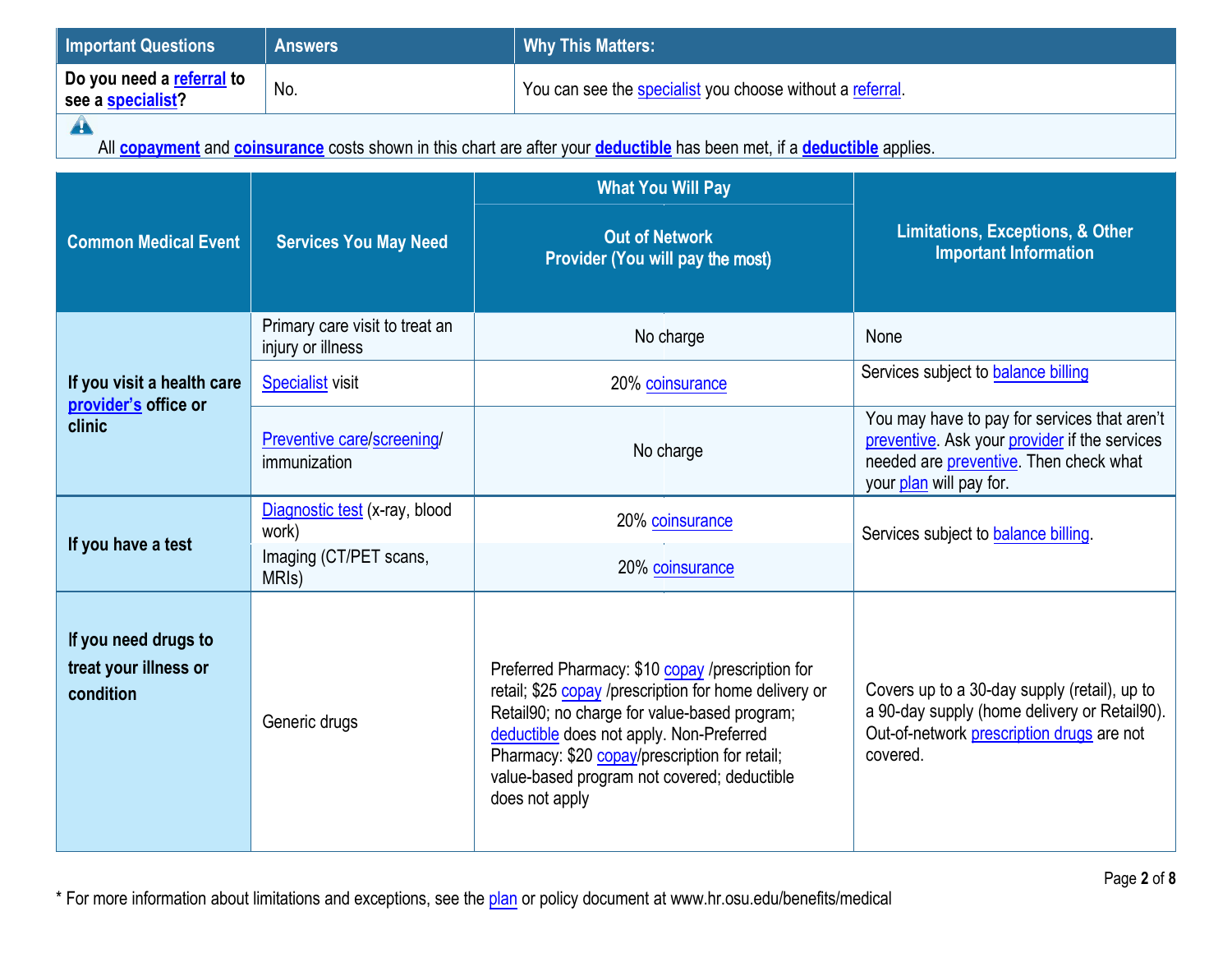|                                                                                                                 |                                                          | <b>What You Will Pay</b>                                                                                                                                                                                               |                                                                                                                                                                                                                                                                                                                                                                                                                                                                                               |
|-----------------------------------------------------------------------------------------------------------------|----------------------------------------------------------|------------------------------------------------------------------------------------------------------------------------------------------------------------------------------------------------------------------------|-----------------------------------------------------------------------------------------------------------------------------------------------------------------------------------------------------------------------------------------------------------------------------------------------------------------------------------------------------------------------------------------------------------------------------------------------------------------------------------------------|
| <b>Common Medical Event</b>                                                                                     | <b>Services You May Need</b>                             | <b>Out of Network</b><br>Provider (You will pay the most)                                                                                                                                                              | <b>Limitations, Exceptions, &amp; Other</b><br><b>Important Information</b>                                                                                                                                                                                                                                                                                                                                                                                                                   |
|                                                                                                                 |                                                          |                                                                                                                                                                                                                        | Covers up to a 30-day supply (retail), up to<br>a 90-day supply (home delivery or Retail90).                                                                                                                                                                                                                                                                                                                                                                                                  |
| More information about<br>prescription drug<br>coverage is available at<br>hr.osu.edu/benefits/prescr<br>iption | Formulary brand drugs<br>(Preferred brand drugs)         | Preferred Pharmacy: 30% coinsurance for retail,<br>home delivery and Retail90; 15% coinsurance<br>for value-based program. Non-Preferred<br>Pharmacy: 35% coinsurance for retail; value-<br>based program not covered. | Certain prescription drugs require<br>preauthorization. Preferred Pharmacy: \$100<br>maximum (formulary brand name, retail),<br>\$50 maximum (formulary brand name,<br>value-based retail) Non-Preferred<br>Pharmacy: \$110 maximum (formulary brand<br>name, retail) Home Delivery/Retail90: \$250<br>maximum (formulary brand name, home<br>delivery/Retail90), \$125 maximum<br>(formulary brand name, value-based home<br>delivery) out-of-network prescription drugs<br>are not covered. |
|                                                                                                                 | Non-formulary brand drugs<br>(Non-preferred brand drugs) | Preferred Pharmacy: 50% coinsurance for retail,<br>home delivery and Retail90. Non-Preferred<br>Pharmacy: 55% coinsurance                                                                                              | Covers up to a 30-day supply (retail), up to a<br>90-day supply (home delivery or Retail90).<br>Certain prescription drugs require<br>preauthorization. Out-of-network prescription<br>drugs are not covered.                                                                                                                                                                                                                                                                                 |
|                                                                                                                 | <b>Specialty drugs</b>                                   | 20% coinsurance for generic and formulary<br>brand name; 50% coinsurance for non-<br>formulary brand name; deductible does not<br>apply to generics If enrolled                                                        | Covers up to a 30-day supply. Must use<br>Ohio State University Outpatient Pharmacy,<br>Nationwide Children's Hospital Outpatient<br>Pharmacy, or Accredo Pharmacy. \$50<br>maximum(generic), \$100 maximum<br>(formulary brand name). Certain prescription<br>drugs require preauthorization. Out-of-<br>network prescription drugs are not covered.                                                                                                                                         |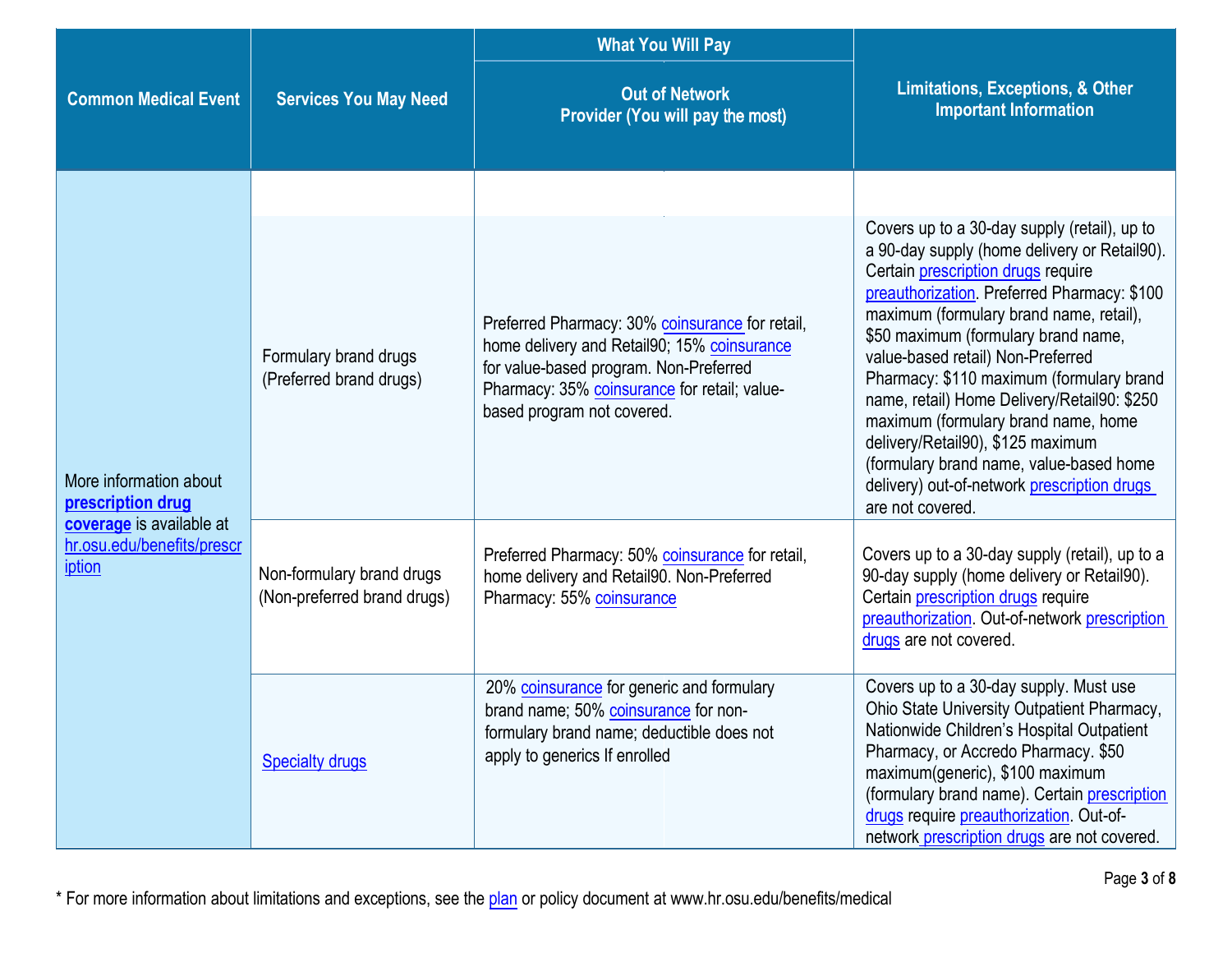|                                            |                                                                             | <b>What You Will Pay</b>                                                                                                    |                                                                                                                                                                                                                                                                                           |
|--------------------------------------------|-----------------------------------------------------------------------------|-----------------------------------------------------------------------------------------------------------------------------|-------------------------------------------------------------------------------------------------------------------------------------------------------------------------------------------------------------------------------------------------------------------------------------------|
| <b>Common Medical Event</b>                | <b>Services You May Need</b>                                                | <b>Out of Network</b><br>Provider (You will pay the most)                                                                   | <b>Limitations, Exceptions, &amp; Other</b><br><b>Important Information</b>                                                                                                                                                                                                               |
|                                            |                                                                             | SaveonSP program, certain<br>specialty drugs<br>available at no charge.<br>To enroll, contact<br>SaveonSP at 1-800-683-1074 | Copay for non-essential health benefit<br>specialty drugs under the SaveonSP<br>program do not accumulate to the<br>prescription drug out-of-pocket limit.                                                                                                                                |
| If you have outpatient<br>surgery          | Facility fee (e.g., ambulatory<br>surgery center)<br>Physician/surgeon fees | 20% coinsurance<br>20% coinsurance                                                                                          | Services subject to balance billing.                                                                                                                                                                                                                                                      |
|                                            |                                                                             |                                                                                                                             | None                                                                                                                                                                                                                                                                                      |
|                                            | <b>Emergency room care</b>                                                  | 20% coinsurance                                                                                                             |                                                                                                                                                                                                                                                                                           |
| If you need immediate<br>medical attention | <b>Emergency medical</b><br>transportation                                  | 20% coinsurance                                                                                                             | Services subject to balance billing<br>except air ambulance.                                                                                                                                                                                                                              |
|                                            | <b>Urgent care</b>                                                          | 20% coinsurance                                                                                                             | Services subject to balance billing.                                                                                                                                                                                                                                                      |
| If you have a hospital<br>stay             | Facility fee (e.g., hospital<br>room)                                       | 20% coinsurance                                                                                                             | <b>Preauthorization</b> is required, except<br>emergency admissions must be authorized<br>within one business day. If not obtained,<br>claims may be denied or a penalty applied<br>of 20% of the fee, up to \$1,000 per<br>admission or service.<br>Services subject to balance billing. |
|                                            | Physician/surgeon fees                                                      | 20% coinsurance                                                                                                             | Services subject to balance billing.                                                                                                                                                                                                                                                      |
| If you need mental                         | Outpatient services                                                         | 20% coinsurance                                                                                                             | <b>Preauthorization</b> is required for inpatient<br>care, except emergency admissions must be<br>authorized within one business day. If not<br>obtained, claims may be denied or a penalty                                                                                               |
| health, behavioral<br>health, or substance | Inpatient services                                                          | 20% coinsurance                                                                                                             | applied of 20% of the fee, up to \$1,000 per<br>admission or service.                                                                                                                                                                                                                     |

\* For more information about limitations and exceptions, see the plan or policy document at www.hr.osu.edu/benefits/medical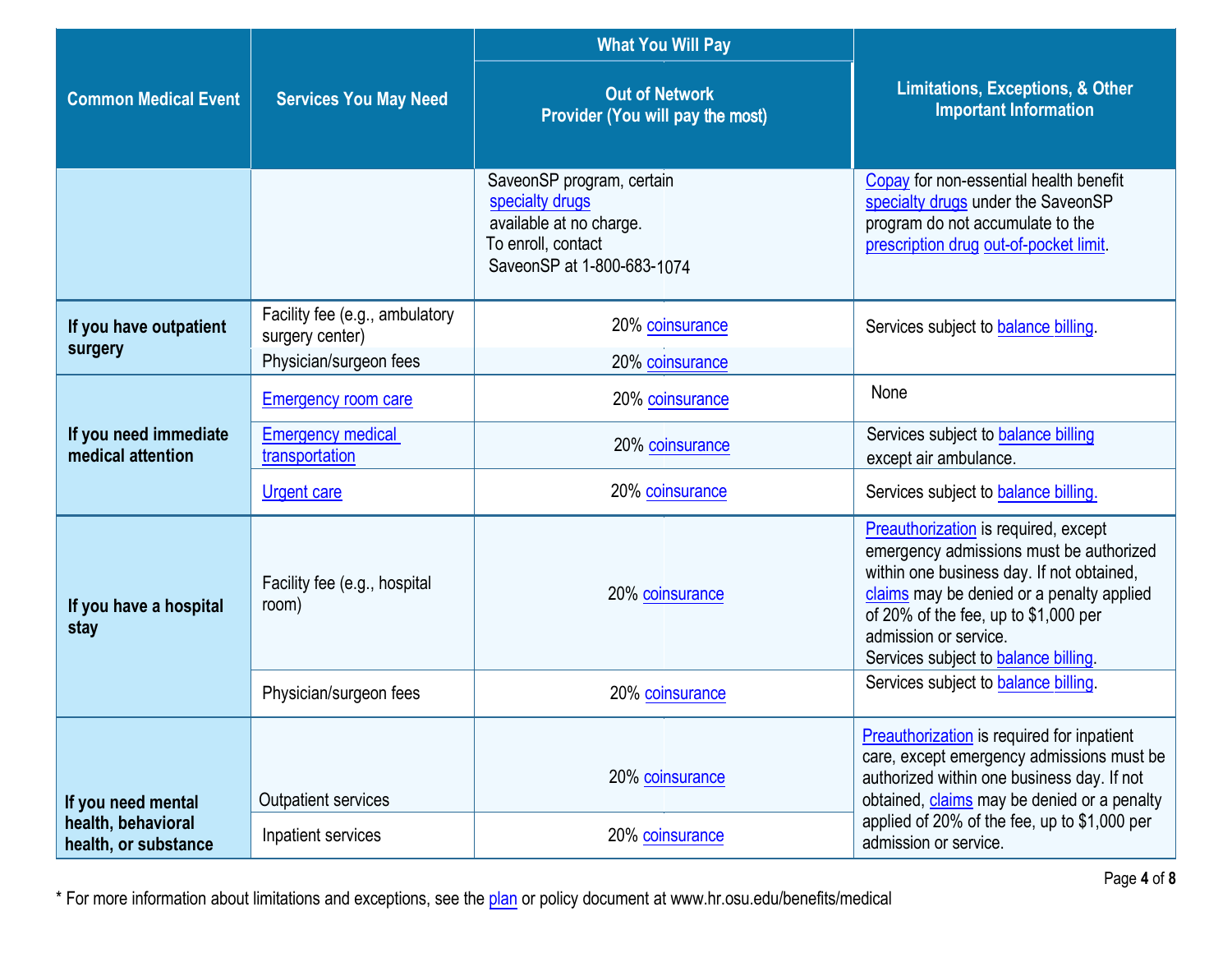|                                                                         |                                              | <b>What You Will Pay</b>                                  |                                                                                                                                                                                                                                                                                           |
|-------------------------------------------------------------------------|----------------------------------------------|-----------------------------------------------------------|-------------------------------------------------------------------------------------------------------------------------------------------------------------------------------------------------------------------------------------------------------------------------------------------|
| <b>Common Medical Event</b>                                             | <b>Services You May Need</b>                 | <b>Out of Network</b><br>Provider (You will pay the most) | Limitations, Exceptions, & Other<br><b>Important Information</b>                                                                                                                                                                                                                          |
| abuse services                                                          |                                              |                                                           | Services subject to balance billing.                                                                                                                                                                                                                                                      |
|                                                                         | Office visits                                | 20% coinsurance                                           | Services subject to balance billing.                                                                                                                                                                                                                                                      |
| If you are pregnant                                                     | Childbirth/delivery<br>professional services | 20% coinsurance                                           | <b>Preauthorization</b> is required, except<br>emergency admissions must be authorized<br>within one business day. If not obtained,<br>claims may be denied or a penalty applied<br>of 20% of the fee, up to \$1,000 per<br>admission or service.<br>Services subject to balance billing. |
|                                                                         | Childbirth/delivery facility<br>services     | 20% coinsurance                                           | Services subject to balance<br>billing                                                                                                                                                                                                                                                    |
|                                                                         | Home health care                             | 20% coinsurance                                           | Preauthorization is required. If not obtained,<br>claims may be denied or a penalty applied<br>of 20% of the fee, up to \$1,000 per<br>admission or service.<br>Services subject to balance billing.                                                                                      |
|                                                                         | <b>Rehabilitation services</b>               | 20% coinsurance                                           | Coverage for occupational and physical                                                                                                                                                                                                                                                    |
| If you need help<br>recovering or have<br>other special health<br>needs | <b>Habilitation services</b>                 | 20% coinsurance                                           | therapy outpatient services is limited to a<br>combined maximum of 45 visits per year.<br>Coverage for speech therapy is limited to 20<br>visits per year. Services subject to <b>balance</b><br>billing.                                                                                 |
|                                                                         | <b>Skilled nursing care</b>                  | 20% coinsurance                                           | Coverage for extended care facility is limited                                                                                                                                                                                                                                            |
|                                                                         | Durable medical equipment                    | 20% coinsurance                                           | to 60 days per year. Preauthorization is                                                                                                                                                                                                                                                  |
|                                                                         | <b>Hospice services</b>                      | 20% coinsurance                                           | required, except for durable medical<br>equipment, which requires preauthorization<br>for services over \$2,000. If not obtained,<br>claims may be denied or a penalty applied<br>of 20% of the fee, up to \$1,000 per                                                                    |

\* For more information about limitations and exceptions, see the plan or policy document at www.hr.osu.edu/benefits/medical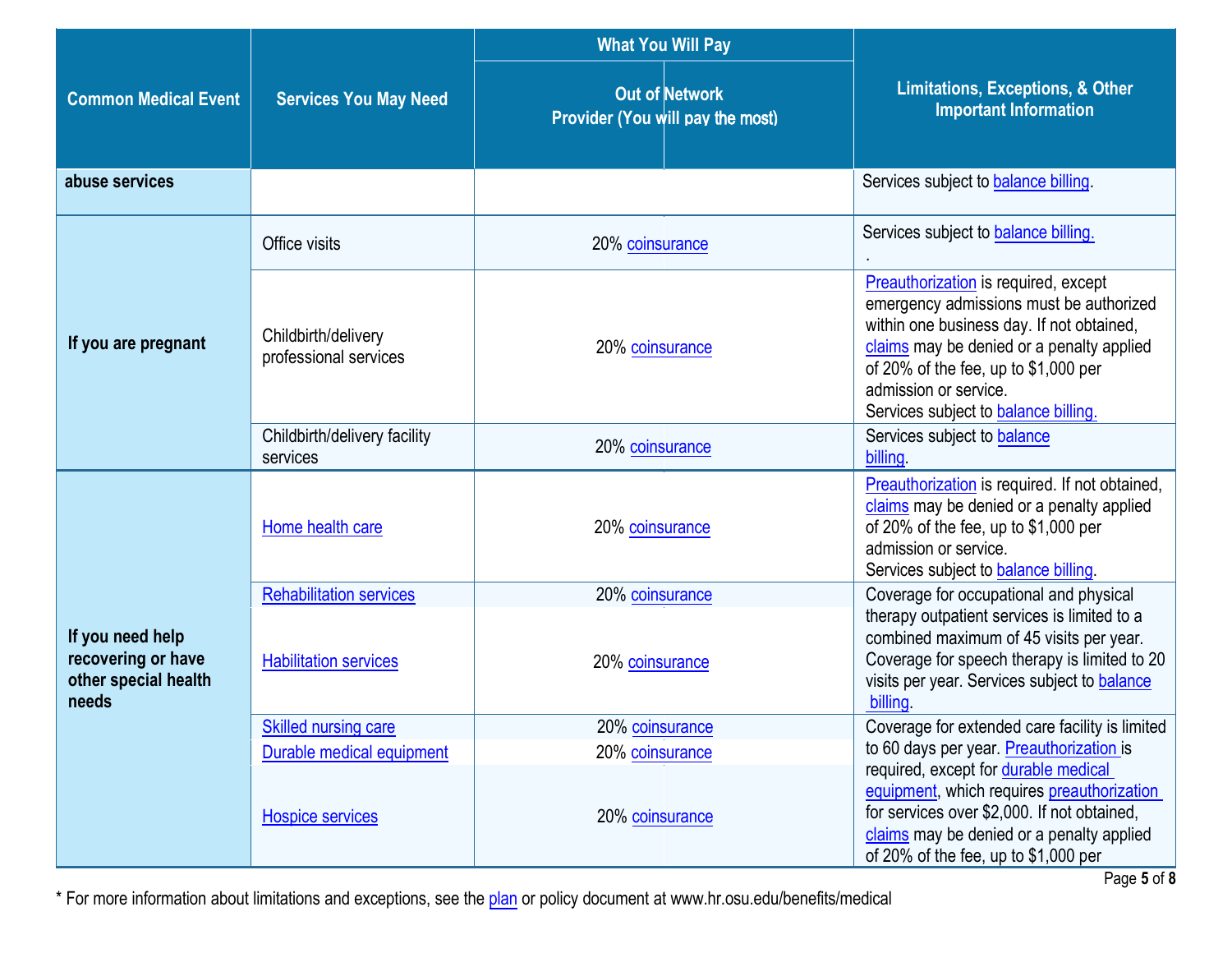| <b>Common Medical Event</b>               | <b>Services You May Need</b> | <b>What You Will Pay</b><br><b>Out of Network</b><br>Provider (You will pay the most) | Limitations, Exceptions, & Other<br><b>Important Information</b>      |  |
|-------------------------------------------|------------------------------|---------------------------------------------------------------------------------------|-----------------------------------------------------------------------|--|
|                                           |                              |                                                                                       | admission, service, or claim.<br>Services subject to balance billing. |  |
| If your child needs<br>dental or eye care | Children's eye exam          | Not covered                                                                           |                                                                       |  |
|                                           | Children's glasses           | Not covered                                                                           | None                                                                  |  |
|                                           | Children's dental check-up   | Not covered                                                                           |                                                                       |  |
|                                           |                              |                                                                                       |                                                                       |  |

### **Excluded Services & Other Covered Services:**

**Services Your [Plan](https://www.healthcare.gov/sbc-glossary/#plan) Generally Does NOT Cover (Check your policy or [plan](https://www.healthcare.gov/sbc-glossary/#plan) document for more information and a list of any other [excluded services.](https://www.healthcare.gov/sbc-glossary/#excluded-services))**

• Cosmetic Surgery

• Long-term care

• Private-duty nursing

• Dental care (Adult & Child)

• Routine eye care (Adult & Child)

## **Other Covered Services (Limitations may apply to these services. This isn't a complete list. Please see you[r plan](https://www.healthcare.gov/sbc-glossary/#plan) document.)**

| Acupuncture (\$2,000 annual maximum,<br>combined with chiropractic care)<br><b>Bariatric Surgery</b><br>Chiropractic care (\$2,000 annual maximum,<br>combined with acupuncture) | Hearing aids (20% coinsurance after deductible<br>up to \$1,400/single, \$2,800/bilateral every three<br>years)<br>Infertility treatment (50% coinsurance after<br>separate deductible of \$1,000/person,<br>combined \$15,000 medical and prescription<br>drug lifetime maximum) | Routine foot care<br>Weight loss programs (50% coinsurance)<br>Non-emergency care when traveling<br>outside the U.S. |
|----------------------------------------------------------------------------------------------------------------------------------------------------------------------------------|-----------------------------------------------------------------------------------------------------------------------------------------------------------------------------------------------------------------------------------------------------------------------------------|----------------------------------------------------------------------------------------------------------------------|
|----------------------------------------------------------------------------------------------------------------------------------------------------------------------------------|-----------------------------------------------------------------------------------------------------------------------------------------------------------------------------------------------------------------------------------------------------------------------------------|----------------------------------------------------------------------------------------------------------------------|

Your Rights to Continue Coverage: There are agencies that can help if you want to continue your coverage after it ends. The contact information for those agencies is: Trustmark at 1-866-442-8257, OSU Health Plan at 1-800-678-6269 or 614-292-4700, or the U.S. Department of Health and Human Services, Center for Consumer Information and Insurance Oversight, at 1-877-267-2323 x61565 or [https://www.cms.gov/cciio/.](https://www.cms.gov/cciio/) Other coverage options may be available to you, too, including buying individual insurance coverage through the [Health Insurance](https://www.healthcare.gov/sbc-glossary/#health-insurance) [Marketplace.](https://www.healthcare.gov/sbc-glossary/#marketplace) For more information about the [Marketplace,](https://www.healthcare.gov/sbc-glossary/#marketplace) visit [www.HealthCare.gov](http://www.healthcare.gov/) or call 1-800-318- 2596.

Your Grievance and Appeals Rights: There are agencies that can help if you have a complaint against your [plan](https://www.healthcare.gov/sbc-glossary/#plan) for a denial of a [claim.](https://www.healthcare.gov/sbc-glossary/#claim) This complaint is called a [grievance](https://www.healthcare.gov/sbc-glossary/#grievance) or [appeal.](https://www.healthcare.gov/sbc-glossary/#appeal) For more information about your rights, look at the explanation of benefits you will receive for that medical [claim.](https://www.healthcare.gov/sbc-glossary/#claim) Your [plan](https://www.healthcare.gov/sbc-glossary/#plan) documents also provide complete information on how to submit a [claim,](https://www.healthcare.gov/sbc-glossary/#claim) [appeal,](https://www.healthcare.gov/sbc-glossary/#appeal) or a [grievance](https://www.healthcare.gov/sbc-glossary/#grievance) for any reason to your [plan.](https://www.healthcare.gov/sbc-glossary/#plan) For more information about your rights, this notice, or assistance, contact: Trustmark at 1-866-442-8257 or OSU Health Plan at 1-800-678-6269 or 614-292-4700.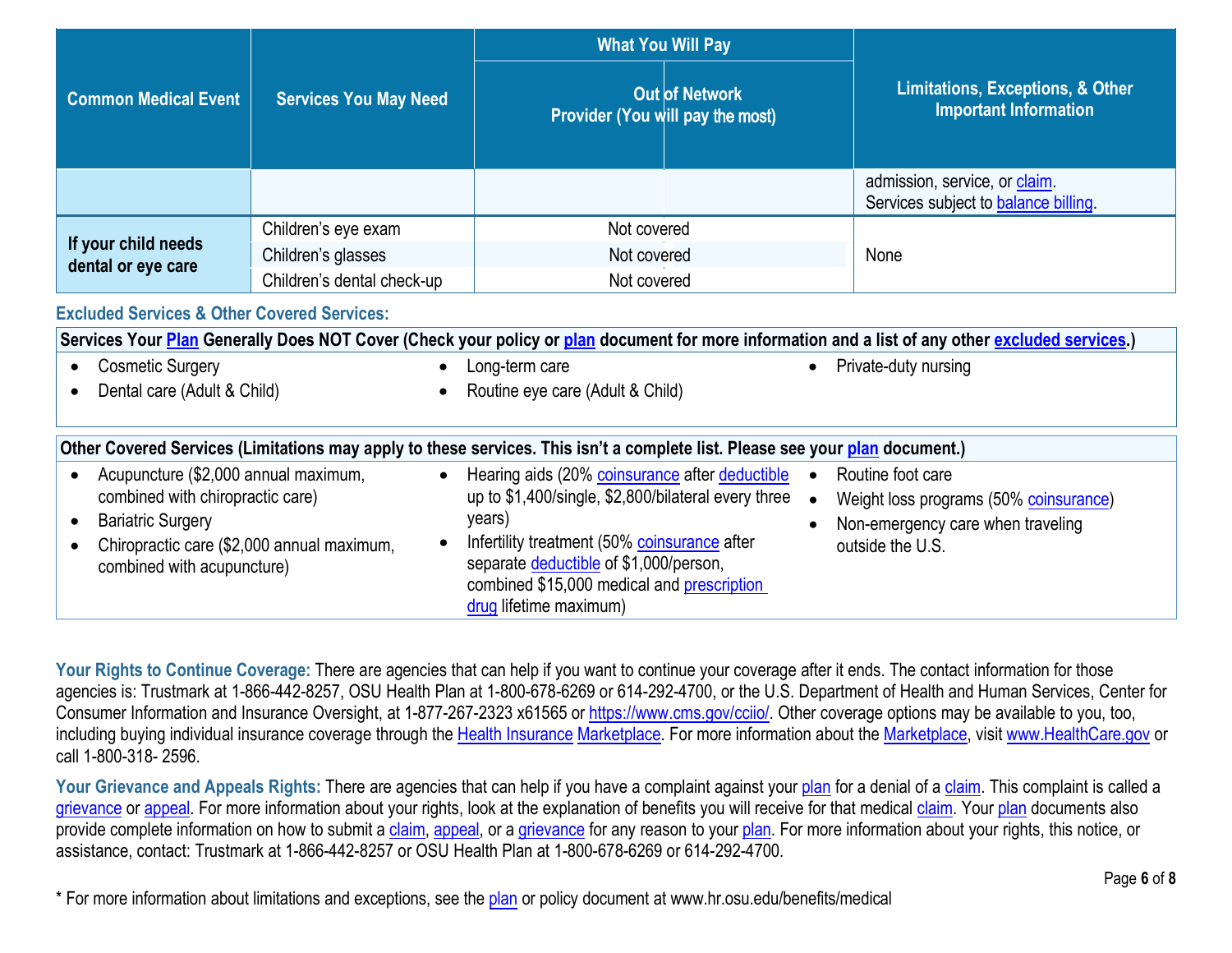### **Does this plan provide Minimum Essential Coverage? Yes**

[Minimum Essential Coverage](https://www.healthcare.gov/sbc-glossary/#minimum-essential-coverage) generally includes [plans,](https://www.healthcare.gov/sbc-glossary/#plan) [health insurance](https://www.healthcare.gov/sbc-glossary/#health-insurance) available through the [Marketplace](https://www.healthcare.gov/sbc-glossary/#marketplace) or other individual market policies, Medicare, Medicaid, CHIP, TRICARE, and certain other coverage. If you are eligible for certain types of [Minimum Essential Coverage,](https://www.healthcare.gov/sbc-glossary/#minimum-essential-coverage) you may not be eligible for the [premium tax credit.](https://www.healthcare.gov/sbc-glossary/#premium-tax-credits)

**Does this plan meet the Minimum Value Standards? Yes**

If your [plan](https://www.healthcare.gov/sbc-glossary/#plan) doesn't meet the [Minimum Value Standards,](https://www.healthcare.gov/sbc-glossary/#minimum-value-standard) you may be eligible for a [premium tax credit](https://www.healthcare.gov/sbc-glossary/#premium-tax-credits) to help you pay for a plan through the [Marketplace.](https://www.healthcare.gov/sbc-glossary/#marketplace)

#### **Language Access Services:**

[Spanish (Español): Para obtener asistencia en Español, llame al 1-800-264-1552, x80014189. [Tagalog (Tagalog): Kung kailangan ninyo ang tulong sa Tagalog tumawag sa 1-800-264-1552, x80014189. [Chinese (中文): 如果需要中文的帮助, 请拨打这个号码 1-800-264-1552, x80014189. [Navajo (Dine): Dinek'ehgo shika at'ohwol ninisingo, kwiijigo holne' 1-800-264-1552, x80014189

*To see examples of how this [plan](https://www.healthcare.gov/sbc-glossary/#plan) might cover costs for a sample medical situation, see the next section.*